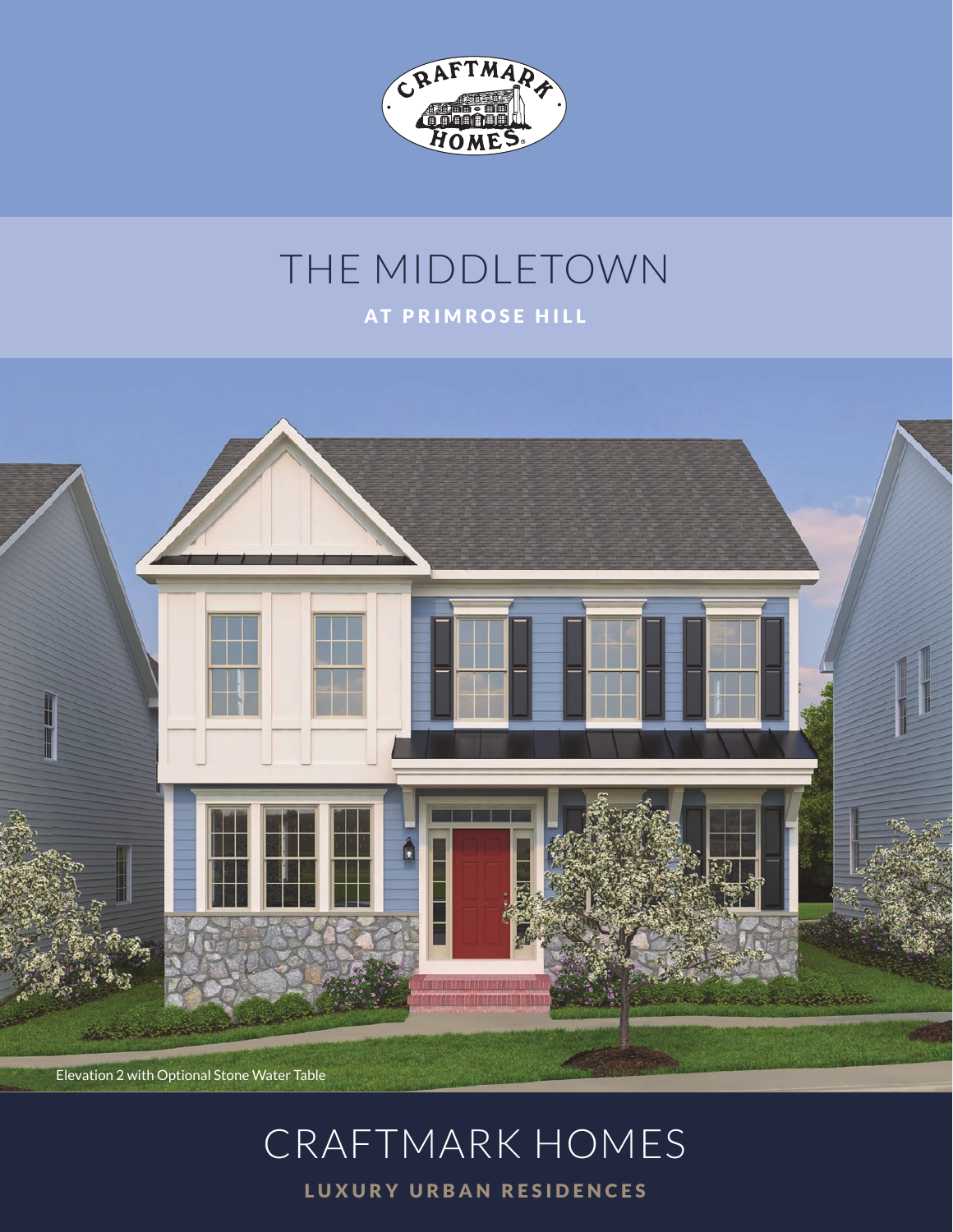

PARTIAL PLAN WITH ELEVATION #2

PARTIAL PLAN WITH ELEVATION #4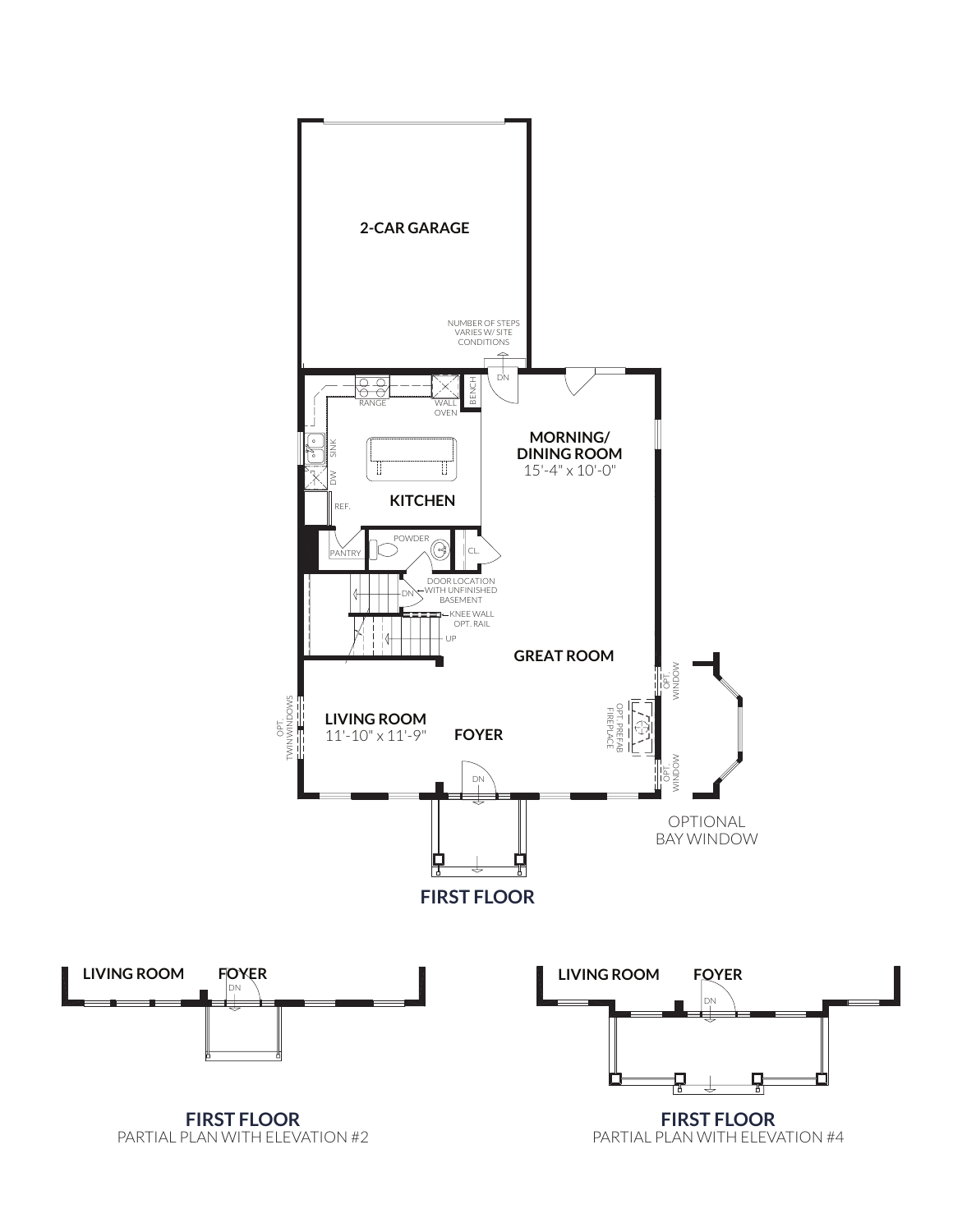

**SECOND FLOOR**

All artist's renderings are concepts, may show optional features and are subject to change without notice. Ask Sales Manager for details. All floor plans and elevations are approximate and subject to change without notice. Room sizes and window configurations may vary with elevation. All dimensions noted represent widest point of room. Doors are not to scale and do not reflect actual door sizes.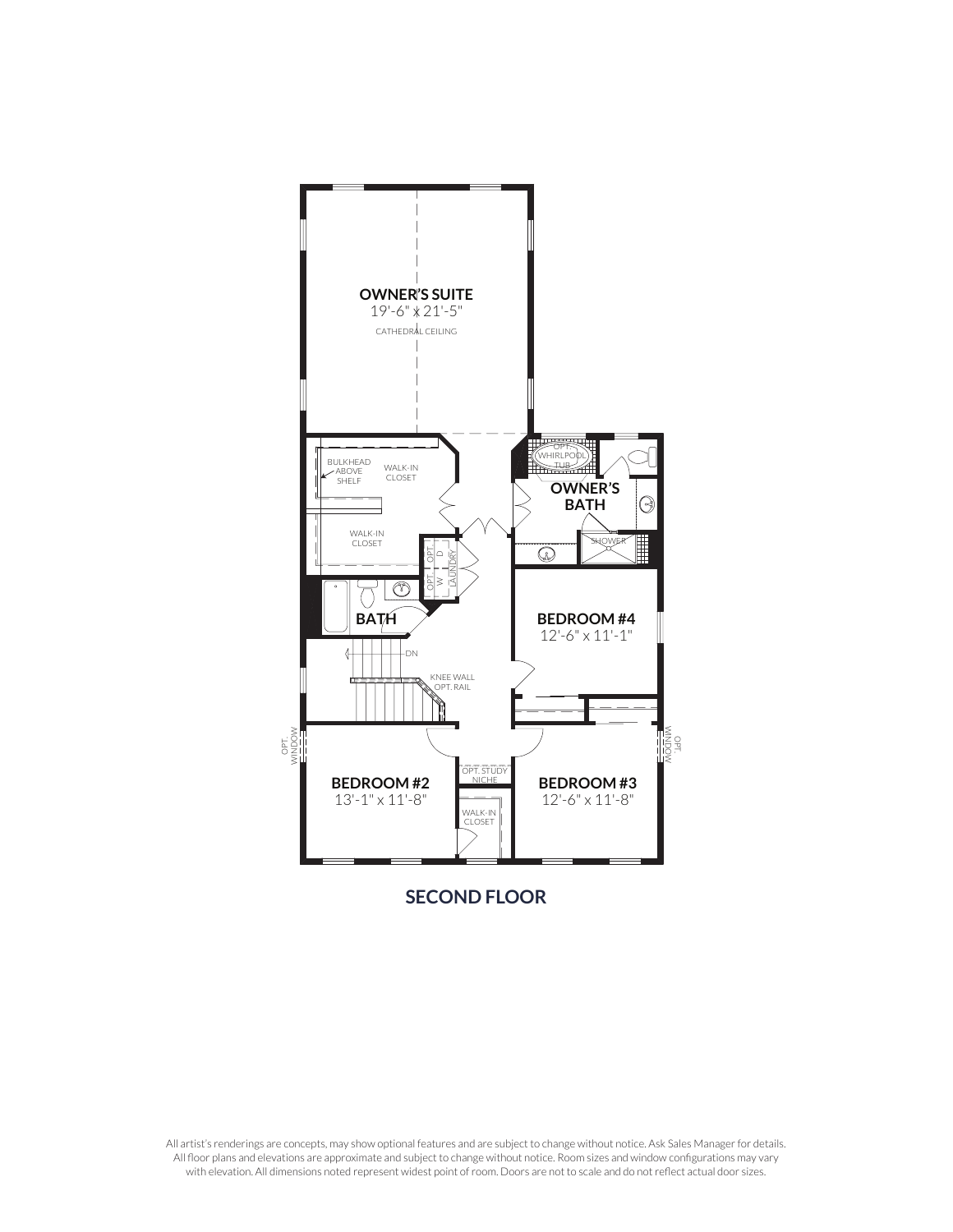

#### **BASEMENT**



### CRAFTMARKHOMES.COM



All artist's renderings are concepts, may show optional features and are subject to change without notice. Ask Sales Manager for details. All floor plans and elevations are approximate and subject to change without notice. Room sizes and window configurations may vary 8/16 with elevation. All dimensions noted represent widest point of room. Doors are not to scale and do not reflect actual door sizes.